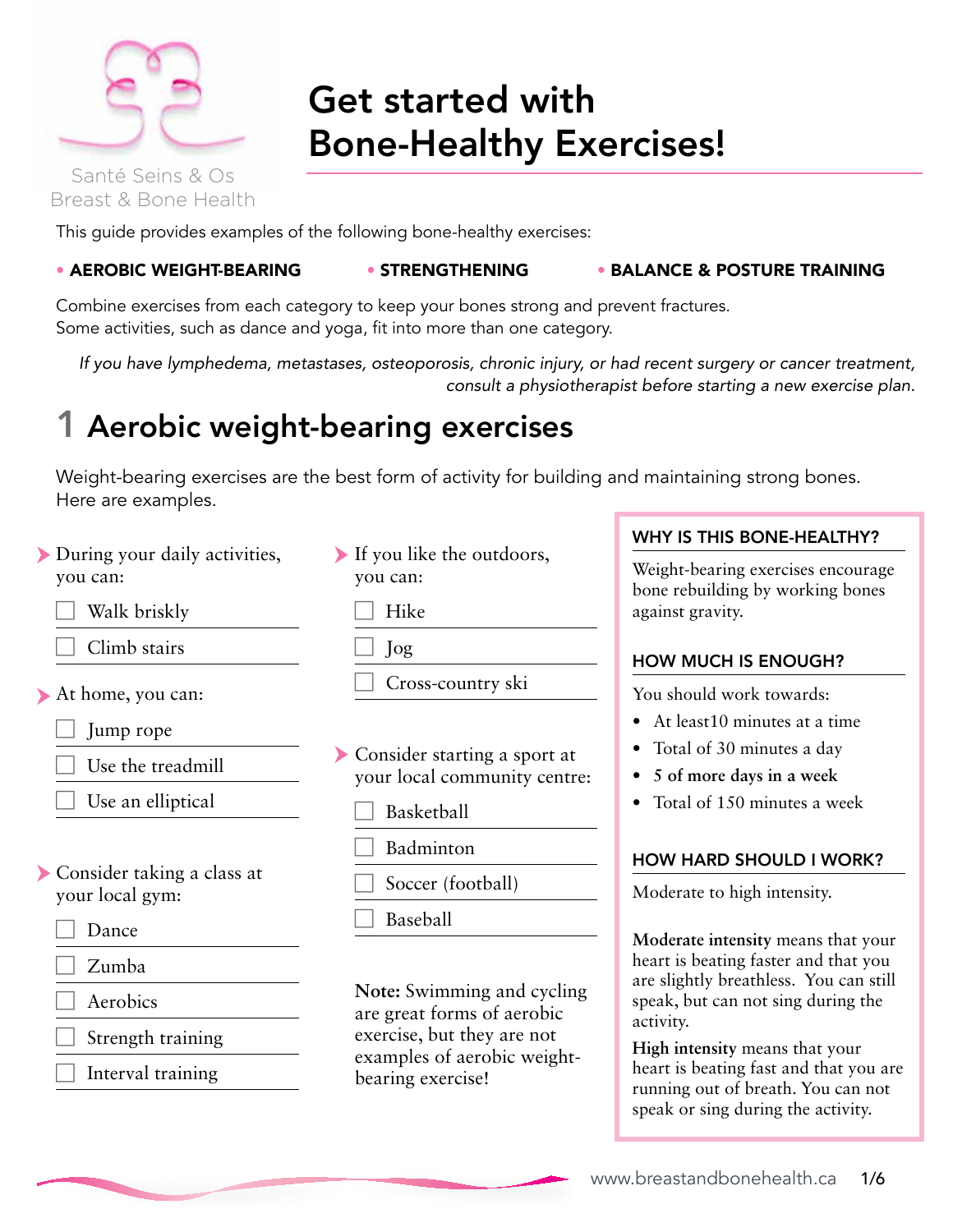# 2 Strengthening exercises

Use your own body weight, elastic bands, or weights as resistance to strengthen your arms, shoulders, back, chest, and legs. To get started, try these simple strengthening exercises at home!

## Wall Push-up *– for the back, chest, arms*



- 1 Place hands on wall a little wider than shoulder-width apart and just below shoulder height
- 2 Bend at the elbows and stop before your forehead touches the wall
- **3** Go back to start position
- 4 Keep your spine in a straight line throughout the entire movement

DO 2 SETS OF 8-12 REPETITIONS

### Sit to Stand *– for the upper legs, abdomen*



- 1 Place feet hip-width apart, hands in crease of hips
- 2 Push your hips backwards and stick your bottom out
- 3 Slowly bend your knees and lower yourself gently into a sitting position in the middle of the chair
- 4 Lean body forward and push off to stand

#### DO 2 SETS OF 8-12 REPETITIONS

## **BRIDGE** – for the upper legs, back





- 1 Lie with knees bent and arms placed at your sides, palms face up
- 2 Push lightly into the floor with the back of your shoulders
- 3 Squeeze your buttocks, thighs and abdominal muscles to lift your pelvis. Do not use your back
- 4 Lower slowly until you reach the ground

DO 2 SETS OF 8-12 REPETITIONS

### WHY IS THIS GOOD FOR BONES?

These exercises encourage bone rebuilding by activating the muscles which attach to the bones.

#### How much is enough?

You should work towards:

- 2-3 sets of 8-12 repetitions for each exercise
- **• 2-3 days a week**
- Use: exercise bands, weights or body weight against gravity
- Do strengthening exercises for major muscle groups: arms, chest, shoulders, back, and legs

#### How hard should I work?

Aim to work at moderate to high intensity levels (see previous page for definition).

If you can do more than 12 repetitions easily, then the weights are too light. If you can't do at least 8 repetitions, the weights are too heavy. Speak with a physiotherapist or kinesiotherapist to help get you started with the right weights for you.

For a more comprehensive exercise program, try our "Exercise Program for the Prevention/Management of Osteoporosis".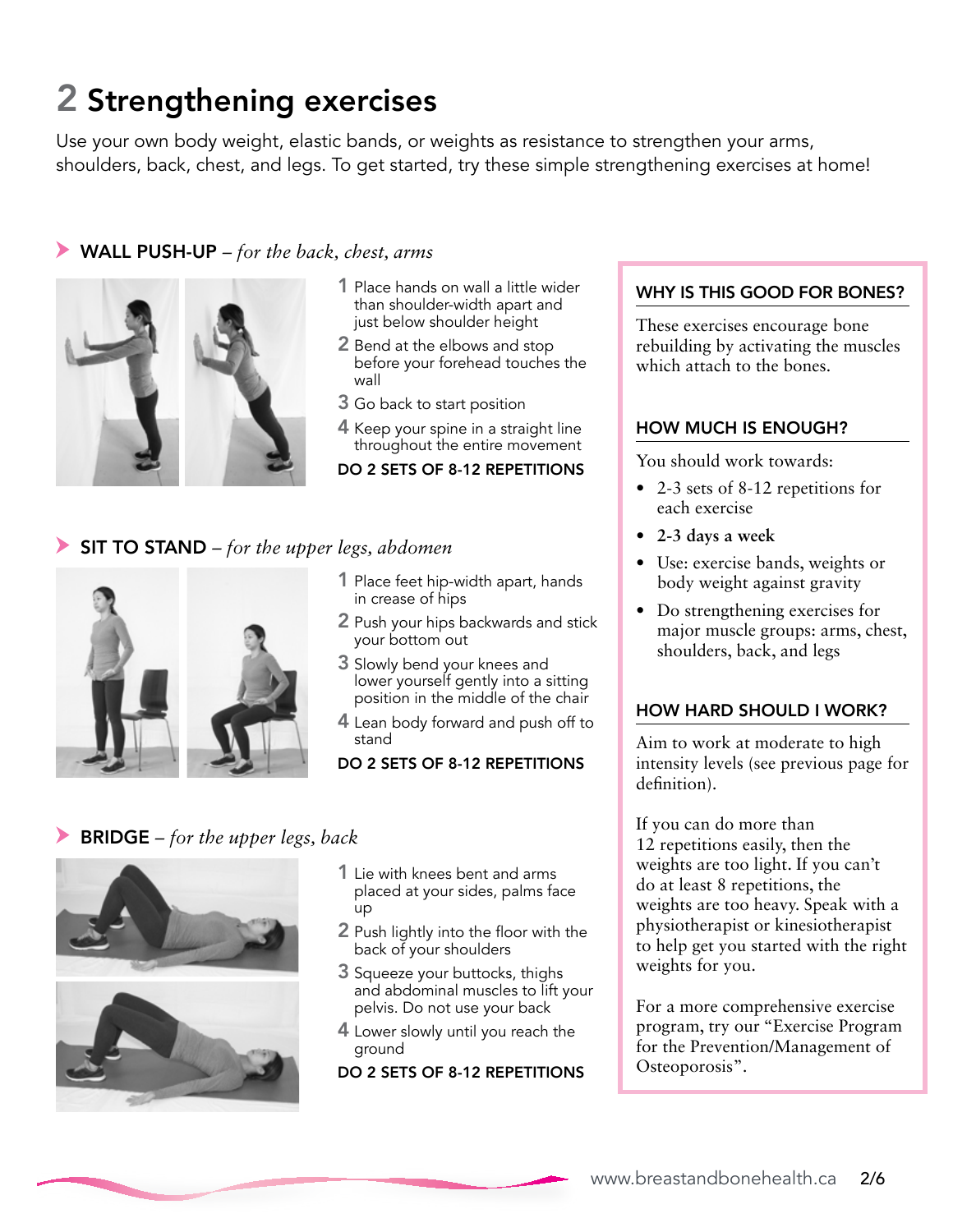# 3a Balance exercises

Tai Chi, yoga, dancing, and walking on your toes or heels are some great ways to challenge your balance. To get started, find an activity that you like, or try these simple exercises at home!

# Tandem Stance



Single Leg Stance



- 1 Stand beside a steady chair or wall;
- 2 Place heel of one foot in front of toes of the other foot;
- 3 Hold position for 20 seconds;
- 4 To increase difficulty, try with eyes closed.

- 1 Stand beside a steady chair or wall;
- 2 Transfer weight to one foot and lift other foot off the ground;
- 3 Hold position for 20 seconds.
- 4 To increase difficulty, try with eyes closed.

### WHY IS THIS BONE-HEALTHY?

These exercises may help prevent falls, reduce risk of fractures and maintain your independence.

### How much is enough?

You should work towards:

- **• 10-20 minutes of exercise at a time**
- **• 2 or more days a week**

### How hard should I work?

Progress at your own pace! Start with exercises that involve good posture and use of abdominal muscles. Advance your exercises to more challenging positions. Supervision is encouraged for safety.

For a more comprehensive exercise program, try our "Exercise Program for the Prevention/ Management of Osteoporosis".

# Tandem Walk



- 1 Make sure to perform this exercise near a wall or counter top for increased safety;
- 2 Walk forwards by placing one foot directly in front of the other, heel to toe;
- 3 To increase difficulty, try to walk backwards.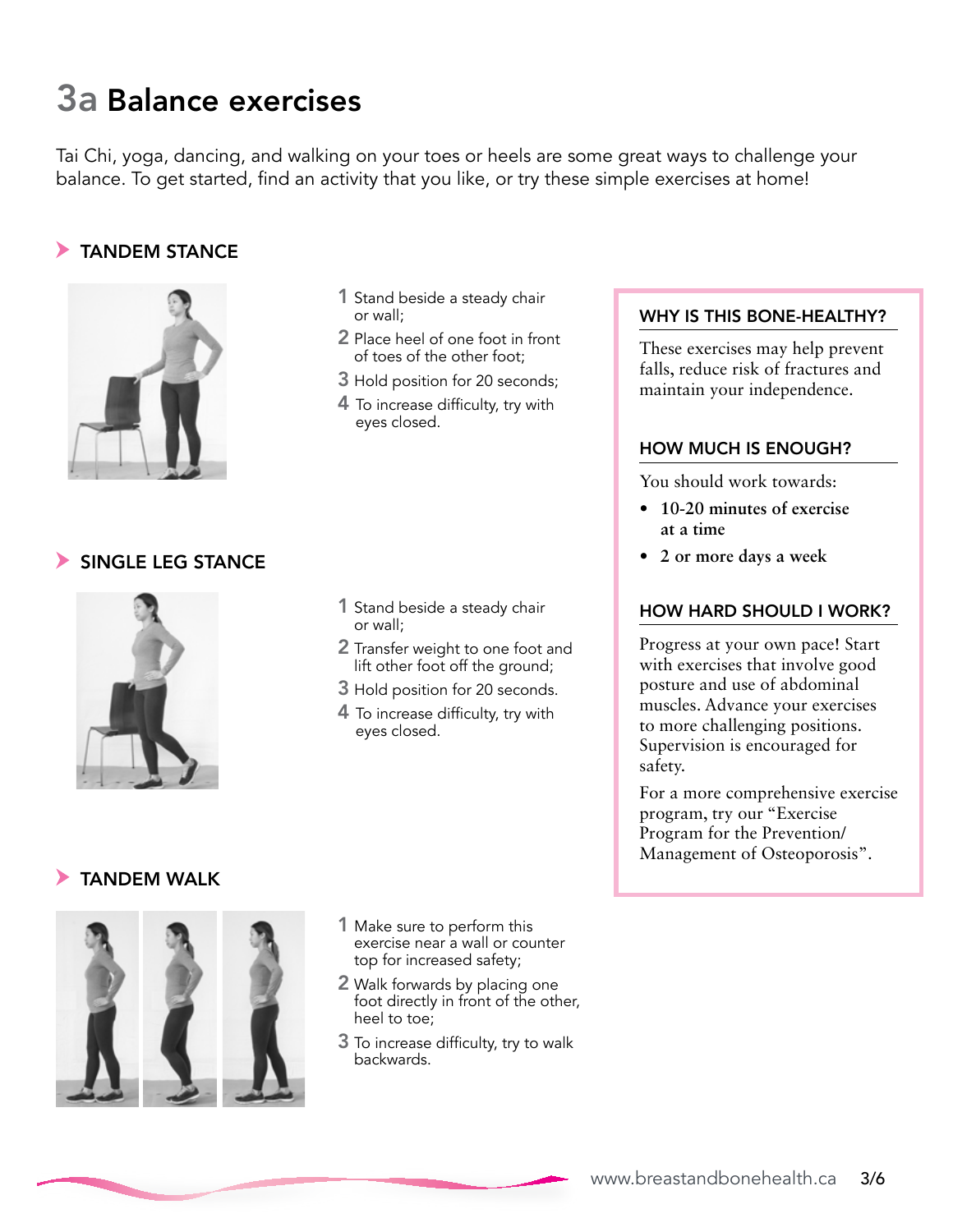# 3b Posture exercises

Posture exercises are important not just for balance, but also to ensure a healthy spine. These exercises make your neck, back, and core muscles stronger. To get started, try these exercises!

## Shoulder Shrugs & Circles



1 Shrug shoulders up towards ears;

2 Then back and down.

DO 2 SETS OF 8-12 **REPETITIONS** 

## Shoulder Blade Retraction



- 1 Pull shoulder blades together and down, trying to get them to "kiss";
- 2 Hold for 5-10 seconds.

#### DO 2 SETS OF 8-12 **REPETITIONS**

## WHY IS THIS BONE-HEALTHY?

These exercises help improve your posture. Good posture helps reduce pressure on your backbone (spine), helps minimize risk of injuries to your back, and maintain a healthy spine.

### How much is enough?

You should work towards:

- **• 5-10 minutes a day**
- **• Everyday**

## Neck Retraction





- 1 Stand or sit tall;
- 2 Slowly move head back over shoulders and tuck chin in.

DO 2 SETS OF 8-12 **REPETITIONS** 



- 1. Stand or sit tall;
- 2. Place hands behind the head as shown
- 3. Lean back slightly

### HOLD FOR 15-30 SECONDS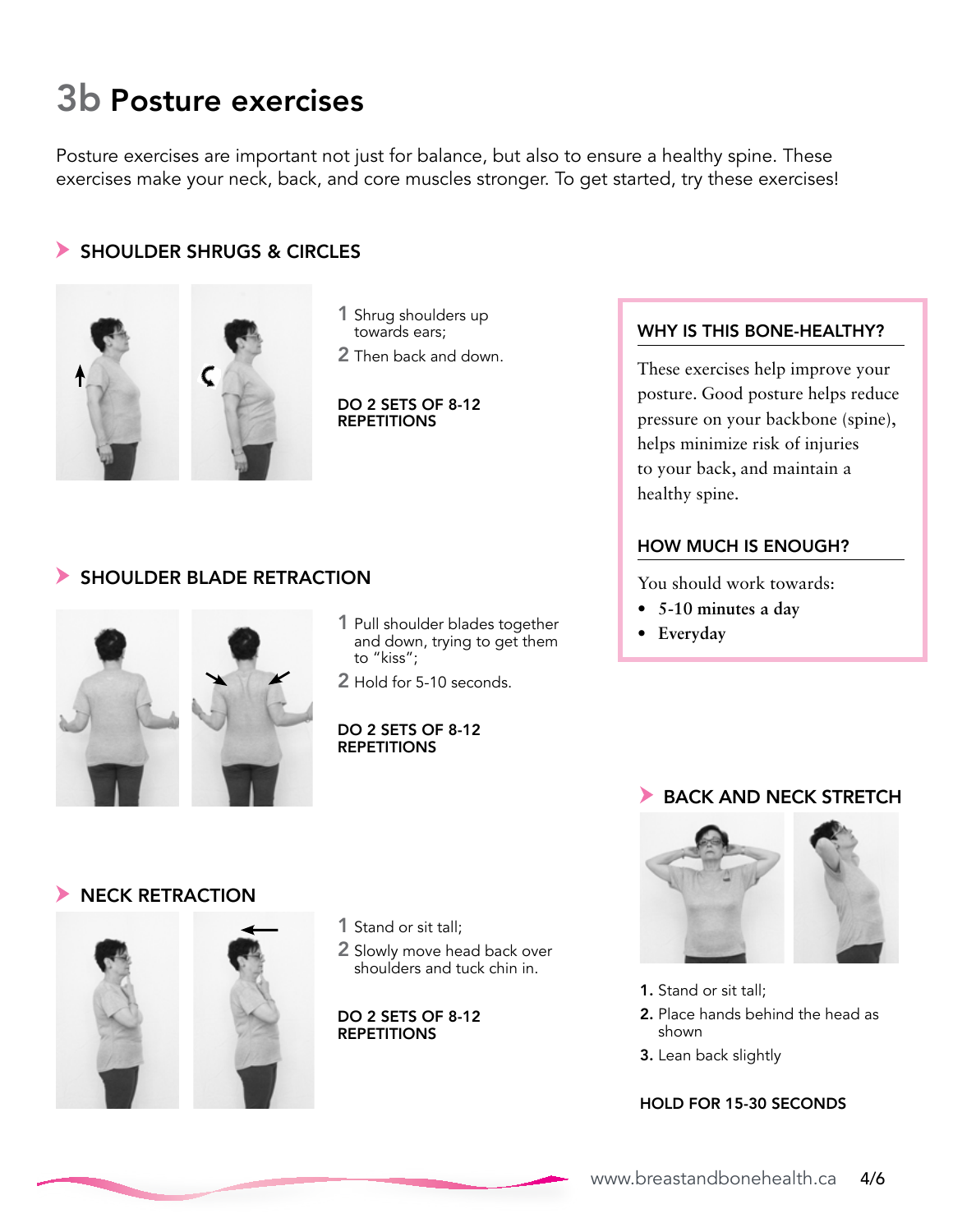# 3c Postural awareness

Postural awareness means thinking about good posture not just during exercise, but throughout your daily activities. To get started, use the tips below!

## THE BOX



Imagine your upper body is a box. The corners of the box are at your shoulders and hips. Lift your chest slightly as if to show off a necklace or tie. Think about keeping your upper body like a box as you go about your daily activities.

## WHY IS THIS BONE-HEALTHY?

Good posture helps reduce pressure on your backbone (spine), helps minimize risk of injuries to your back, and maintain a healthy spine.

### How much is enough?

You should work towards:

- Postural awareness throughout your activities every day
- Limiting or modifying your activities that cause forward bending, side bending, and/ or twisting, alone or in combination, especially if you have osteoporosisis

## Examples of postural awareness in your DAILY ACTIVITIES



Avoid side bending or leaning over to one side



Avoid twisting to reach with the broom or vacuum



Sitting on a chair: Sit up straight in your chair



vacuuming: step to turn your body so that your feet and torso are facing the same direction as the broom or vacuum

Sweeping or



Avoid bending down to tie your shoelaces



Tying shoelaces: keep your back straight and prop your foot on a stool or rest it on your chair